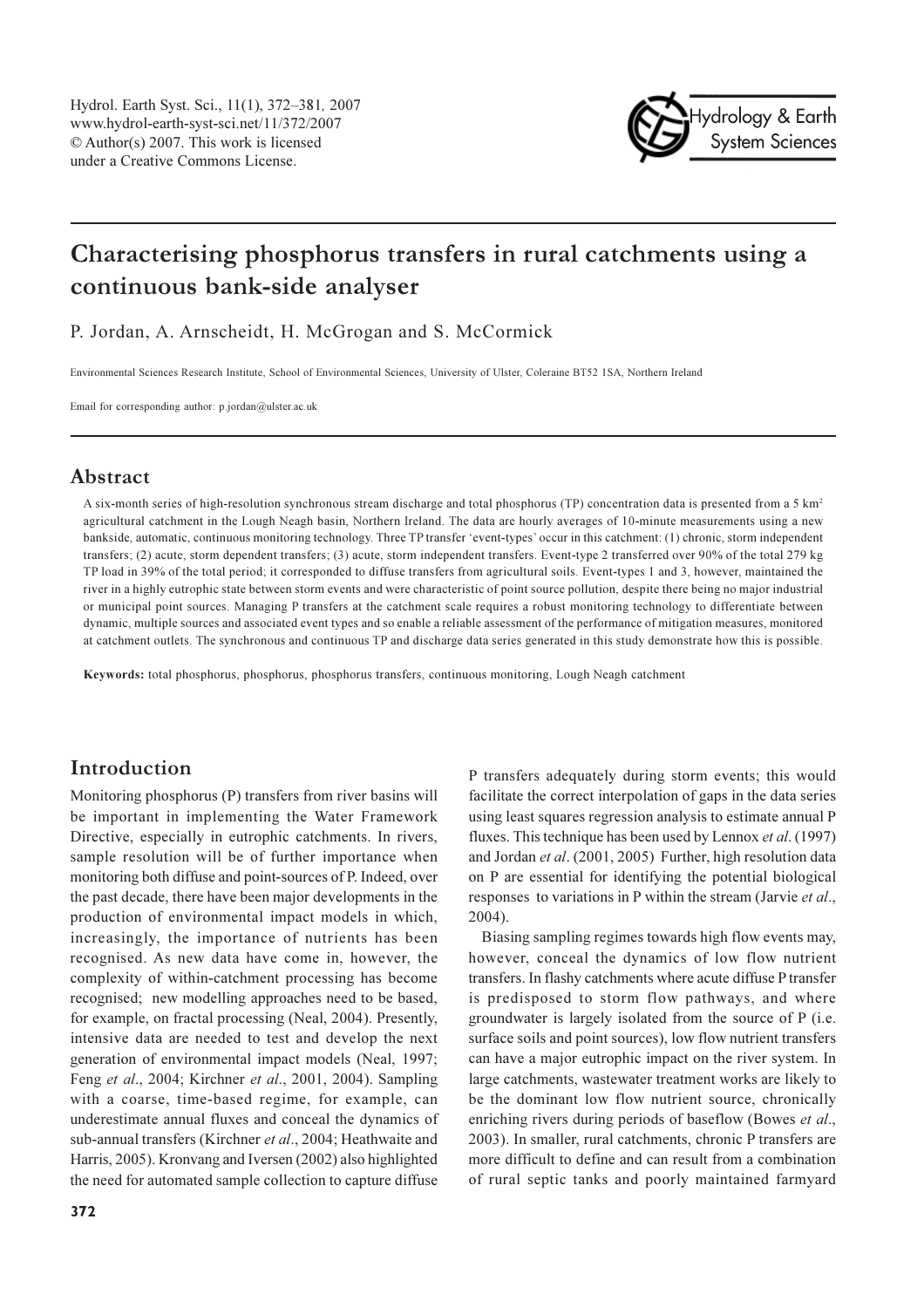infrastructure (Neal et al., 2004; Jordan et al., 2005). Scholefield et al. (2005) have shown how these low flow P transfers in rivers can follow a diurnal pattern related to physical and/or biological interactions within the stream network. Jordan et al. (2006) have also demonstrated that diurnal patterns reveal the influence of rural point sources discharging during the day, with recoveries to lower stream P concentrations during the night.

In the current research, a bank-side auto-analyser was used over a six-month period (April to October 2005) to capture the patterns of both acute and chronic P transfers and to characterise transfer event-types in a 5 km<sup>2</sup> rural river subcatchment situated in the wider Lough Neagh basin  $(4500 \text{ km}^2)$  in Northern Ireland. The sub-catchment is managed for grassland agriculture with scattered single dwelling houses. The hydrology of this region is extremely flashy as runoff is influenced by impermeable soils of glacial origin and sub-soil drains. Like most rivers in Northern Ireland, the main tributaries and larger rivers in the Lough Neagh basin have been channelised and this results in flashy flood runoff and suppressed base flows (Wilcock, 1997). Previous work using traditional weekly grab sampling and automated storm sampling indicated that this region is prone to both low and high flow P transfers (Jordan et al., 2005).

### **Methods**

Total phosphorus transfers were monitored in the catchment stream using a Dr Langer Sigmatax-Phosphax suite of instrumentation that extracts, homogenises, digests and determines TP by colorimetry on stream water samples every 10 mins. The instrumentation was situated in a GRP kiosk at the side of the stream and powered by 240v AC. Other instrumentation included a YSI6600EDS multi-probe sonde measuring specific conductance, a Starflow Doppler flow meter and a 0.2 mm tipping bucket rain gauge. Sample delivery by the Sigmatax homogenisation unit is via positive air pressure to an enclosed stainless steel sampling chamber fixed within the stream water. A 100 ml sample is homogenised by ultra-sound for 3 mins and a 10 ml aliquot delivered to the Phosphax unit. This is digested using the sulphuric acid-persulphate method of Eisenreich et al. (1975) and P is determined photometrically following the automated addition of molybdate antimony and ascorbic acid (DIN EN 38405 D11). Data are downloaded to a Campbell CR10X datalogger and delivered to a desktop database via telemetry. The performance of the Dr Lange instrumentation is reported elsewhere (Jordan et al., 2006); when a daily autocalibration is performed to avoid instrument drift, a constant under-prediction of 7% may be attributed partly to heavier solids not being delivered to the homogenisation

chamber. These under predications can be corrected during post-processing.

#### **Results and discussion**

From the period 16 April to 7 October 2005, the TP analyser recorded data for 94% of the time. Data were lost because of lime scale blockages in the fine tubing between the stream and homogenisation chamber. A weekly to fortnightly cleaning regime using dilute bleach ordinarily inhibited this build-up. Samples were monitored in the field with 10 min resolution and post-processing included aggregation to I hour intervals for comparison with flow and rainfall data  $(Fig. 1)$ .

Figure 1 shows the full data series from April to October 2005. The main features of the TP series can be summarised as discrete transfer events and long-term trends. These can be further categorised as 'event-types'.

Type 1. The first event-type is the long-term trend associated with baseflow periods (Fig.1); in spring, as baseflows became suppressed, TP concentrations increased. Except for the intermittent spikes of TP associated with other event types, the rising trend peaked in July and August when baseflows were lowest. This indicates a concentration effect and the influence of one or more point sources in this catchment, which contributes to the chronic eutrophication of the stream network during higher percentile baseflows. These concentrations were highest in summer  $($  ~ 0.250 mg  $L^{-1}$ ) and with high water temperatures and light availability, the eutrophic impact would often be considerable. This baseflow period of chronic P transfers shows a susceptibility to rapid increases in TP concentration with small rainfall events (Figs. 2a and 2b.) that do not increase stream discharges to the same extent. In the first week of July, two large TP concentration events occurred; these corresponded to rainfall but there was almost no increase in stream discharge (Fig. 2a). These concentrations rose to over  $1$  mg  $L^{-1}$  from a high background concentration of approximately  $0.25$  mg  $L^{-1}$ . Storm events during 5 and 6 July indicated a TP flushing episode and the last TP concentration spike  $(\sim 1 \text{ mg } L^{-1})$  before 7 July corresponded to a rainfall event of just  $0.2 \text{ mm hr}^{-1}$ . Similarly, the data for the last week of July and first two weeks of August 2005 (Fig. 2b) feature a 'noisy' TP time-series that responded to small rainfall events. During the last two weeks of August, both stream discharge and specific conductance were affected by more sustained rainfall events with concurrent 'spikey' TP traces evident on the 14th, 22nd and 24th August. Slurry and fertiliser use by the 16 farmers in the catchment was from April to the end of July (Fig. 2c) and the bulk of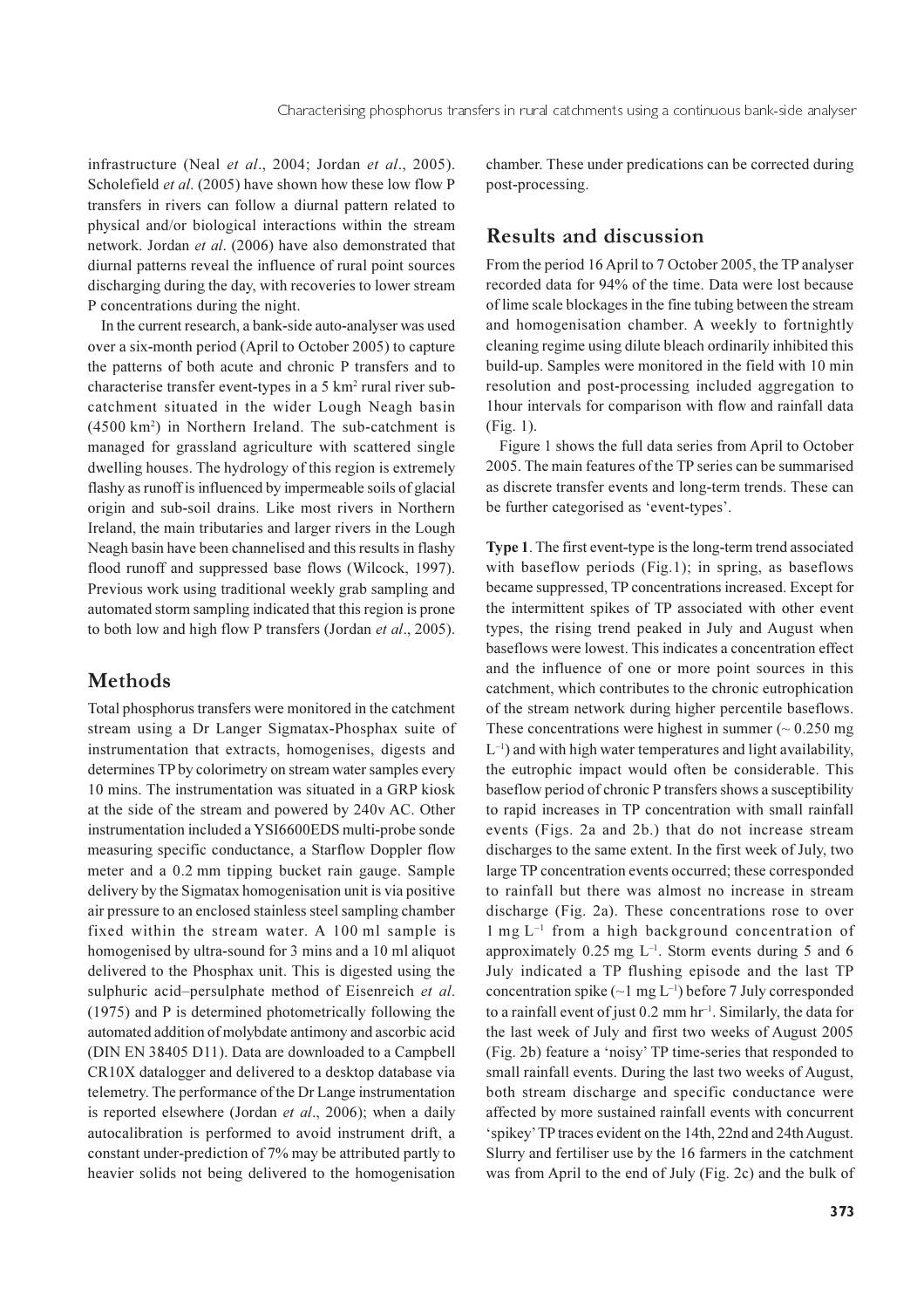

Fig. 1. Six month time series of synchronous rain, discharge and TP data from a 5km<sup>2</sup> agricultural catchment in Northern Ireland. Ninety-four percent of the period was sampled by the bankside continuous TP analyser at a 10min resolution and averaged to hourly values for comparison. The rising trend of low flow TP concentrations throughout the summer is inversely related to the magnitude of baseflows (eventtype 1), indicating the influence of one or more point sources.

slurry  $(54\%)$  was spread in June and July  $(54\%)$ . The availability of slurry and inorganic fertiliser to small (as well as large) rainfall events during this period is most likely reflected in the TP concentration traces in Fig. 2a and 2b. The small increases in TP concentration during these low magnitude runoff events, albeit over a high background concentration, is an example of 'transport limited' P transfer at the catchment scale (Haygarth et al., 2004). A further pattern of chronic TP transfer at low flow was observed during six- and seven-day periods without rainfall during May and June, respectively. Figures 3a and 3b show a TP concentration time series as box-whisker plots (illustrated as overlays of 24-hour periods). In each case, TP concentration recovers between 00.00 and 10.00 hr each day, followed by a sharp increase that is sustained for the rest of the day. This diurnal pattern could be linked to a combination of physical and/or biological interactions within the stream network (Scholefield et al., 2005) but is more likely to be from one or more rural point sources discharging during the working day (Jordan et al., 2006). This chronic TP transfer event type is inversely related to stream discharge (i.e. concentrations become higher as baseflow decreases through the summer); small rainfall events can raise TP concentrations rapidly above this existing chronic transfer without similar increases in stream discharge (indicating small, episodic flushing possibly related to fertiliser use); this chronic TP transfer also has a diurnal pattern that is evident only during sustained periods of no rainfall.

Type 2. The second TP transfer event-type is positively correlated with storm-events and is normally associated with diffuse runoff from P-saturated agricultural soils (Kurz et al., 2005). TP concentration always increases with storm discharge (Fig. 1). In Fig. 4a, four September storms also show the effects of P depletion from the catchment during progressive storm events. Each storm had a similar diluting effect on stream water that reduced specific conductance by approximately 200 $\mu$ S cm<sup>-1</sup> from the start of runoff to the peak. Storm 1 had the highest stream conductance prior to runoff and this translated to less runoff generated at the catchment outlet. The TP concentration was approaching 1 mg  $L^{-1}$  during the storm peak. Storms 2, 3 and 4 can, however, be considered similar in runoff and diluting characteristics. Discharge was approximately the same and specific conductance followed the same depression and recovery. The TP concentration traces, however, vary in two ways. Firstly, the magnitude of the chemograph peaks decrease progressively following each storm event from over 1 mg  $L^{-1}$  in storm 2 to less than 0.5 mg  $L^{-1}$  during storm 4; this indicates a depletion of the P source during this storm series. These depletions fit into the 'supply limited' model of P transfer during storm events described by Haygarth et al. (2004). Secondly, during storms 1 and 2, TP concentrations were higher and peaked on the rising limb of the hydrograph indicating a flushing effect that was not matched during storms 3 and 4. Here, and especially during storm 4, the change in TP concentration followed the change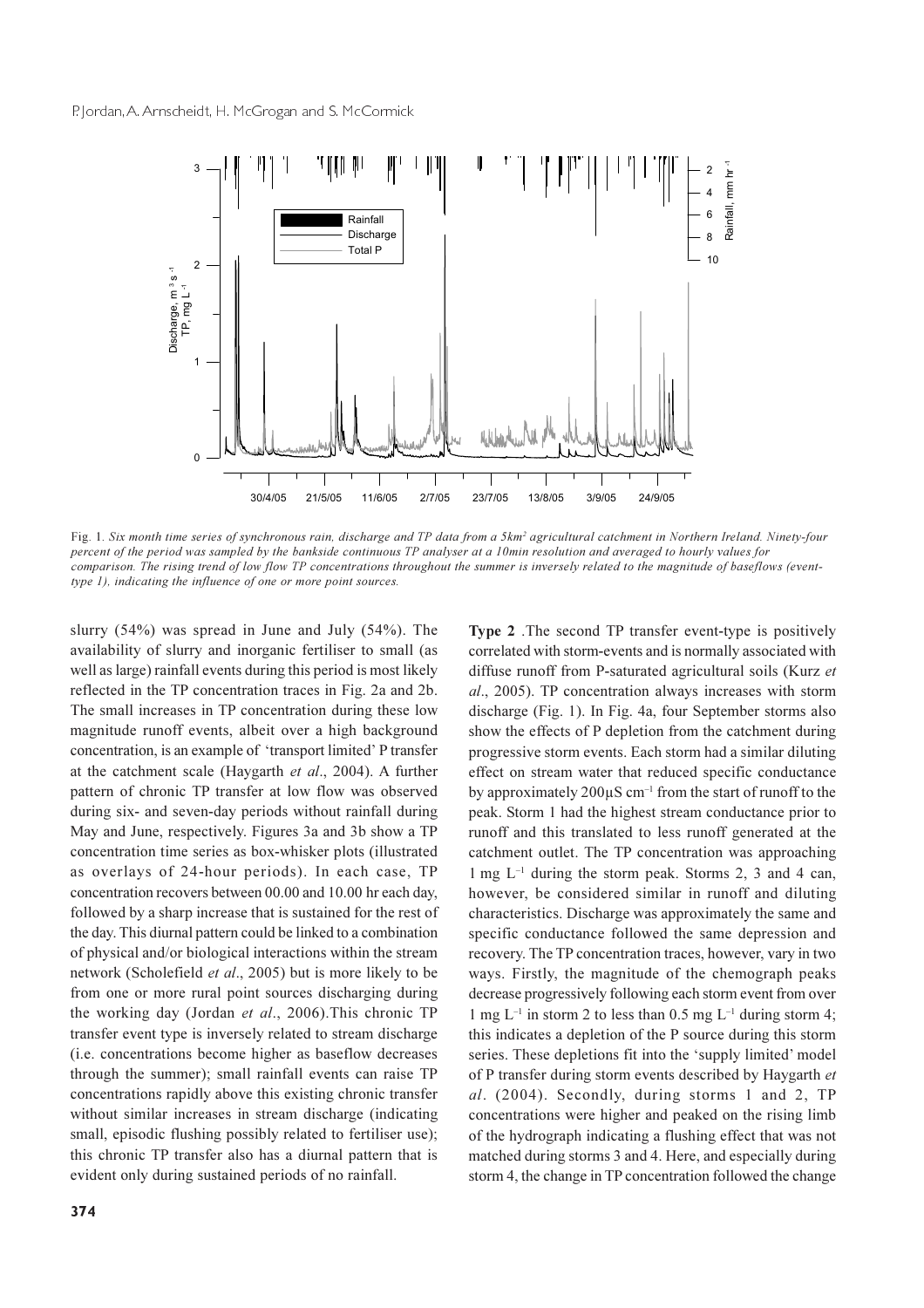

Fig. 2. Sudden TP concentration episodes from light rainfall with no increase in stream discharge during early July 2005 (Fig. 2a). Figure 2b shows a series of 'noisy' TP concentrations during late July 2005 also corresponding to light rainfall but with little variation in stream discharge (i.e., transport limited P transfer). These TP spikes occur in excess of the chronic background concentrations observed in Fig. 1. Figure 2c also shows the frequency of slurry and inorganic fertiliser spreading in the 5 km<sup>2</sup> catchment (expressed as a % of the total number of days) that is most likely responsible for the noisy TP response at low flow during light rainfall.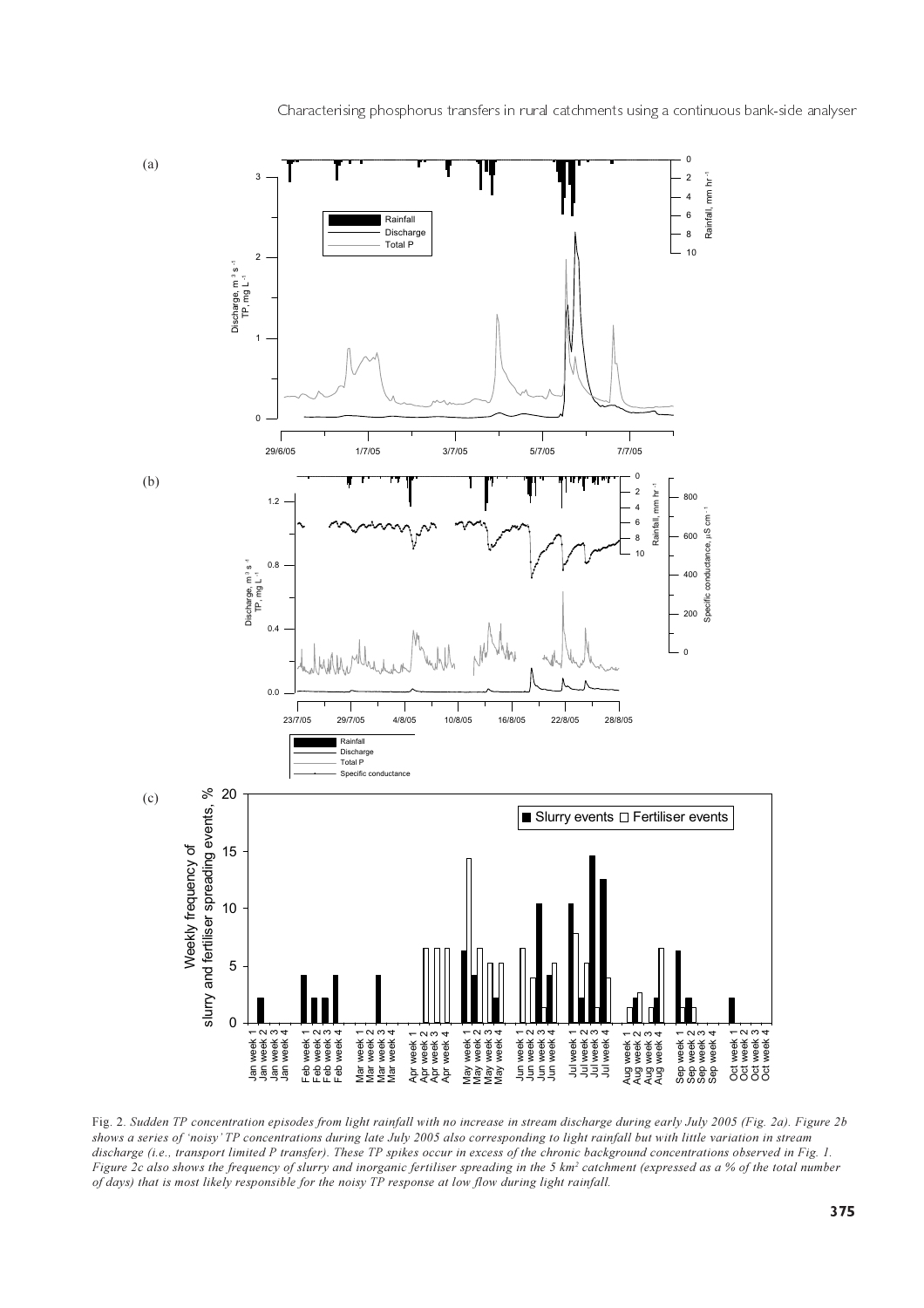

Fig. 3. Box whisker plots showing a series of hourly median, upper and lower quartile, maximum and minimum TP concentrations over sustained periods of zero rainfall in May (Fig. 3a) and June (Fig. 3b) 2005. The data indicate that stream P concentrations appear to recover during the early morning and suddenly increase at approximately 11:00 hr each day. Both plots indicate the influence of point sources during the working day. Water travel times from headwaters to the catchment outlet were approximately 2 to 3 hours at low flows.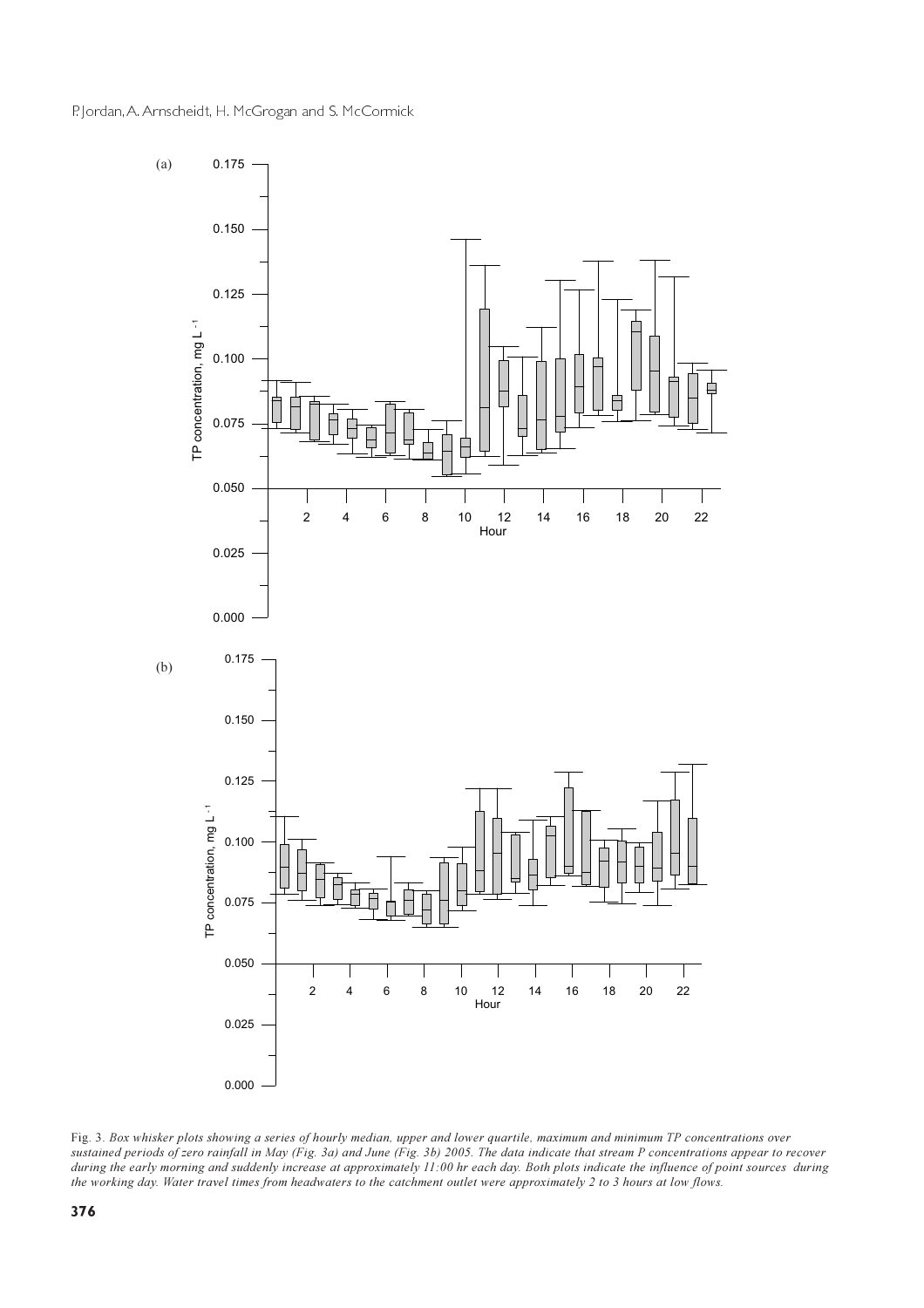

Fig. 4. Four contiguous storm events during September 2005 showing hourly averaged measurements of stream discharge, TP concentration and specific conductance (event-type 2; Fig. 4a). Storms 2, 3 and 4 appear similar in magnitude and diluting effect and highlight a P flushing effect that reduces TP peaks during progressive storms (i.e, supply limited P transfer) and also, progressively synchronises the chemograph with the hydrograph. Figure 4b shows a discharge and TP concentration hysteresis effect during the four storm events with flushing features on the rising limbs of earlier hydrographs progressing towards a steady-state in the later storms.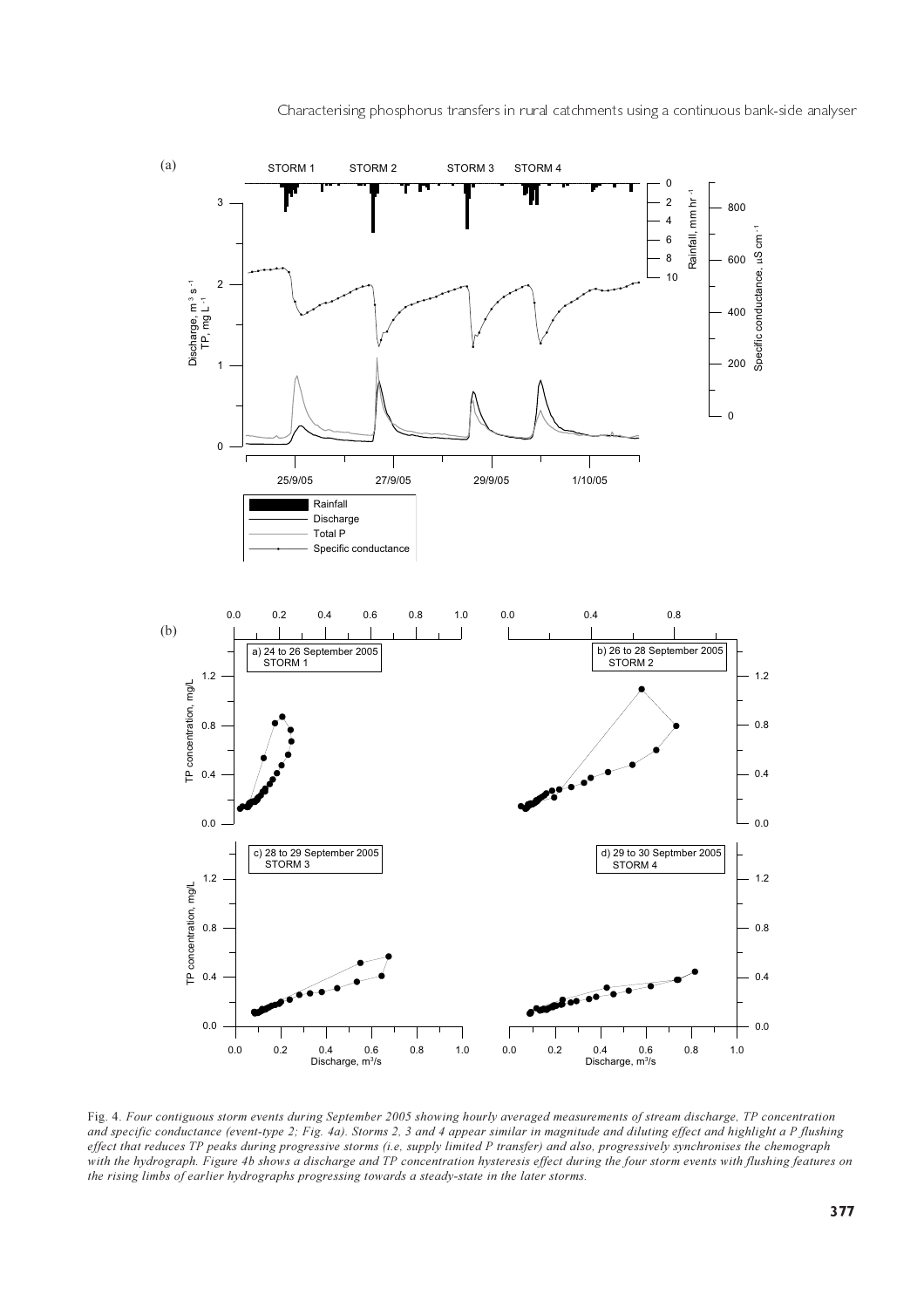in stream discharge closely on both rising and falling limbs of the hydrograph. This hysteresis effect is illustrated for the four storms in Fig. 4b. Storm 4 is indicative of new water interacting with previously flushed soils and so can be considered as a true diffuse P transfer in comparison with flushing of previously attenuated material at the onset of storm runoff. This event type is storm-dependent and transferred the bulk of the observed TP load during the 6month period. For example, from a recorded total of 278.9 kg TP (0.56 kg ha<sup>-1</sup>), approximately 255.5 kg (0.51 kg ha<sup>-1</sup>) was associated with storm runoff. The predominant source is likely to be the agricultural soils in the 5 km<sup>2</sup> catchment although periods of mobilisation and attenuation cause changes in the magnitude of TP concentration (depletion of availability of source) during progressive storms and in the pattern of transfers during rising and falling stages of progressive hydrographs (flushing of previously attenuated material).

Type 3. The third TP transfer event type observed in the 6month data series is illustrated in Fig. 5. These events were characterised as discrete, high magnitude TP transfers unrelated to rainfall or changes in stream discharge. Two events prior to midnight on 17 September and 5 October led to concentrations in excess of 1.5 mg  $L^{-1}$ ; unlike stormrelated transfers, these discrete events corresponded to similar sudden increases in stream specific conductance probably caused by single pollution incidents. As these nocturnal pollution events were of short duration  $(-15)$ hours), normal day time grab sampling would be unlikely to record their passage beyond the background chronic transfers observed during the working day.

#### Conclusions

One of the problems associated with the study of P transfers from catchments has been the inability to monitor P concentrations at the same resolution as stream water discharge (Haygarth et al., 2005). The former has mostly been monitored by grab sampling monthly or fortnightly by government agencies and somewhat more intensively (although not continuously) by targeted research efforts using storm-sampling equipment (Stone et al., 2000; Jordan et al., 2001; Prior and Johnes, 2002; Jarvie et al., 2002). Two further problems associated with this concentration and discharge asynchronism are interpolation and interpretation. Stevens and Stewart (1981), Webb et al. (1997) and Kronvang and Iversen (2002) have shown that simple loglinear rating curves between discharge and concentration (or discharge and load) can be used to estimate annual



Fig. 5. Acute TP transfers, independent of rainfall events and concurrent with sharp increases in stream specific conductance. This event-type  $(3)$  is likely to be caused by sudden and discrete pollution episodes from point sources.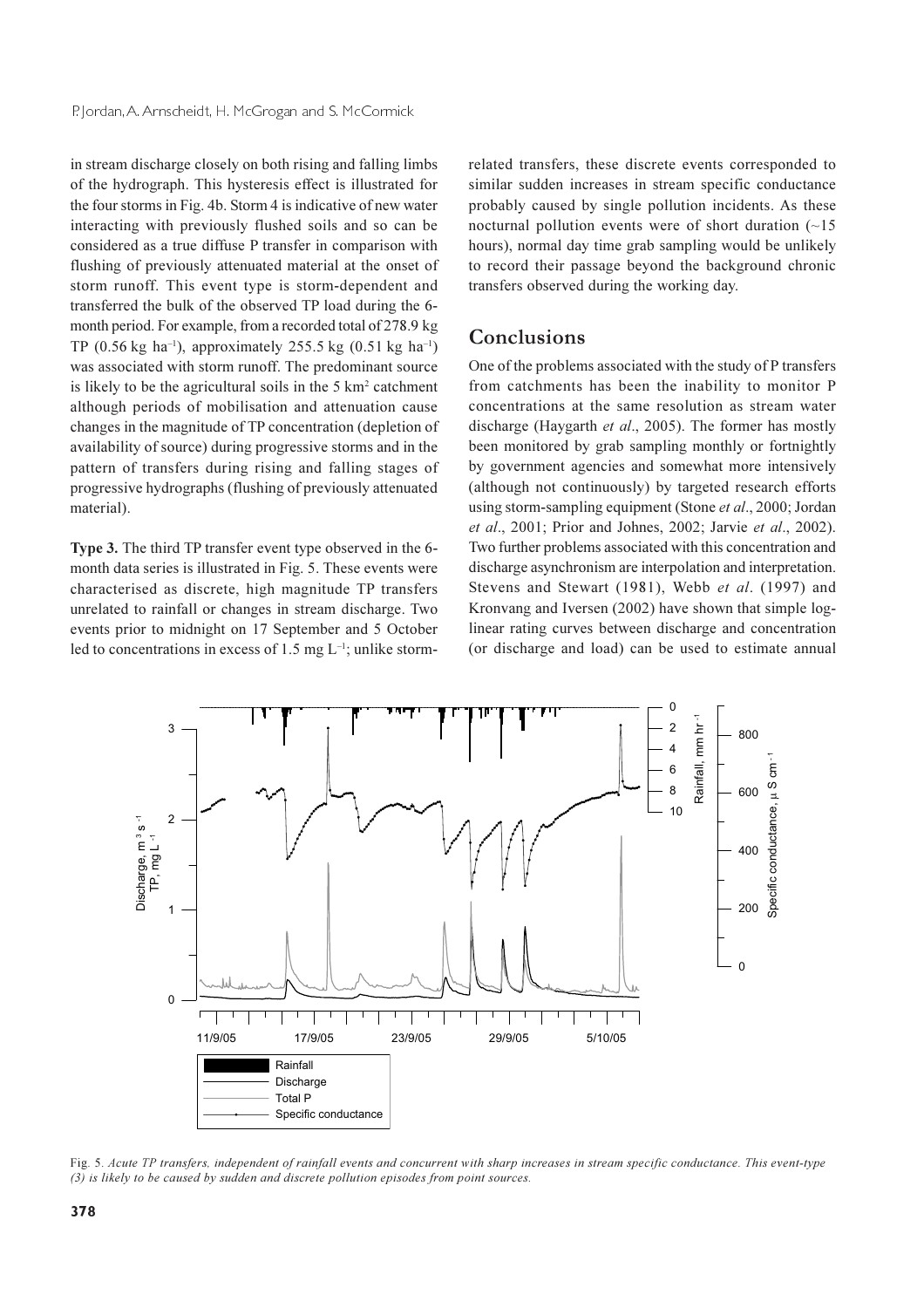transfers when the training data set is sufficiently large and covers all flow percentiles. Sub-annual P variability associated with the dynamics presented in the figures above (diurnal patterns; P depletion and flushing episodes) is lost in this kind of interpolation. This may not be a problem if the objective is to monitor annual fluxes, although monitoring the change in event-types following mitigation of certain sources would not be possible. Even so, great care must be taken because, for some types of catchment, the relationship between TP and SS concentration can be highly non-linear with flow and the highest concentration of even particulate P and SS can occur during summer low flow periods or in response to a differential change in flow rather than flow itself (Jarvie et al., 2002; Neal et al., 2006) (e.g. event-type 3, above).

It may also be misleading to interpret sparse and asynchronous discharge and P concentration data with regard to P sources. If applied to this study, it seems reasonable to assume that a normal coarse time integrated sampling regime would largely monitor the effects of chronic P discharges. Although the main bulk of P transfer may be from diffuse, storm-dependent sources in an agricultural catchment with no major point sources, with infrequent monitoring results would be unlikely to be reflected on these assumptions. For example, in this six-month data series, the maximum discharge observed was 2.3 m<sup>3</sup> s<sup>-1</sup> but 95% of the hourly averages were observed in discharges of less than  $0.2$  m<sup>3</sup> s<sup>-1</sup> (Fig. 6) and 71% in discharges of less than  $0.04$  m<sup>3</sup> s<sup>-1</sup>. In this case, mitigating against the causes of storm-induced diffuse P transfer (e.g. nutrient management plans (Tilman et al., 2002; McDowell et al., 2001); soil amendments (Callahan et al., 2002); manipulating storm flowpaths (Gburek et al., 2005)) would not necessarily be recorded as an effect at the catchment outlet when using a coarse resolution sampling regime. This has further implications for both managers and catchment stakeholders expecting to see positive improvements in water quality from diffuse transfer mitigation programmes.

In this study, synchronous discharge and concentration data from new technology have provided new insights into catchment P transfer dynamics. Three distinct TP transfer event types were observed during an intensive six-month monitoring period in a grassland agricultural river catchment with no major industrial or municipal point sources. These were:

(1) Chronic, storm-independent transfers that maintained the river in a highly eutrophic state  $(-0.25 \text{ to } 0.50 \text{ mg})$  $L^{-1}$ ) during low flows. These were inversely related to flow during base flow periods and the diurnal pattern noted during periods of zero rainfall was consistent with daily enrichment from one or more rural point sources,



Fig. 6. Distribution of TP concentrations within 0.2  $m^3 s^1$  discharge ranges. 95% of the data are gathered during discharges of less than 0.2  $m^3 - 1$ (71% in discharges less than  $0.04 \text{ m}^3$  s<sup>-1</sup>); even at a fine sampling resolution, it is difficult to monitor the high discharge, event-type 2, diffuse P transfers over sustained periods. Crosses represent data that are upper quartile outliers (calculated as the upper quartile minus (1.5 \* difference between the quartiles)) and are linked to event-type 3 transfers, above.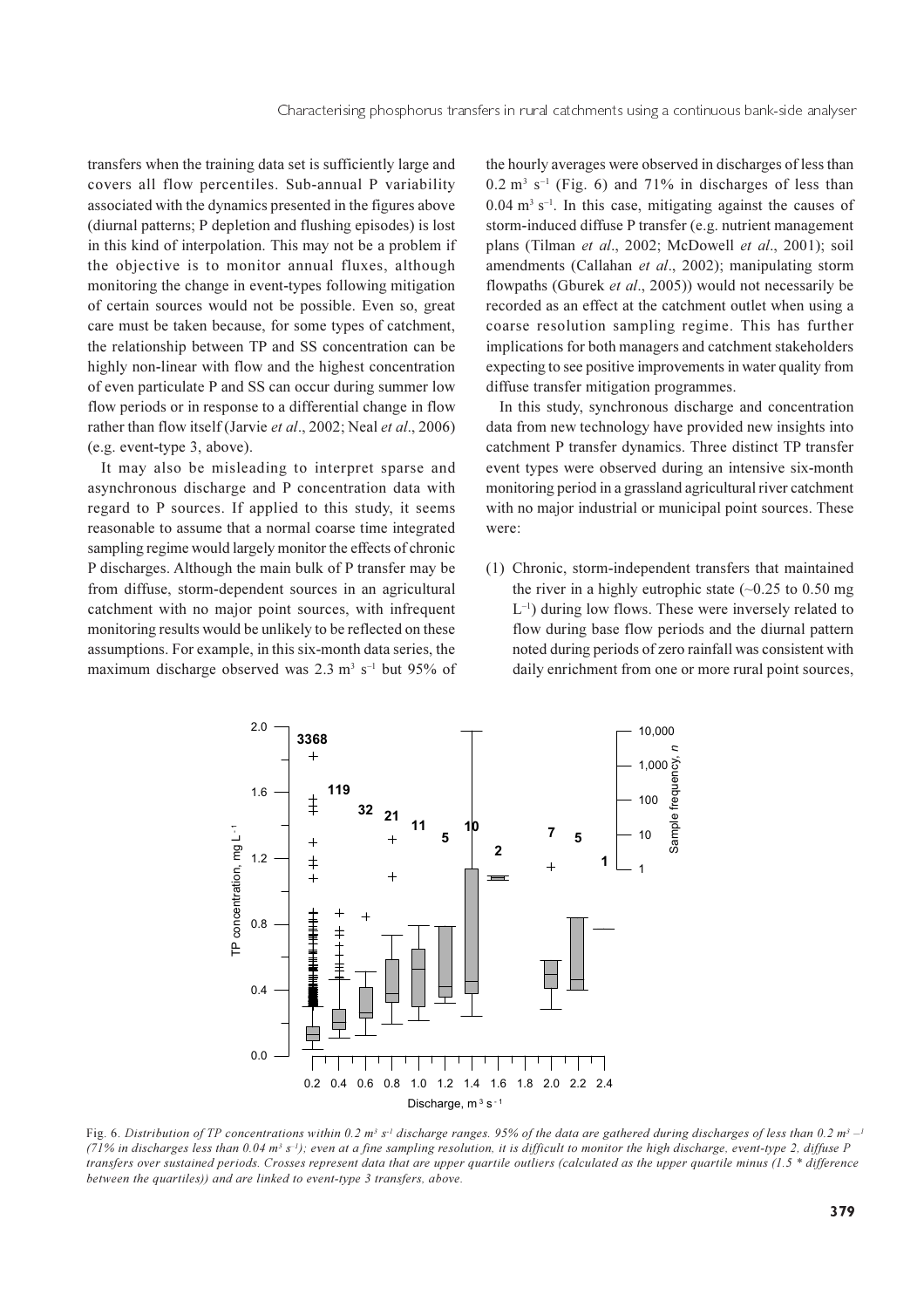not obvious in the surrounding catchment but most likely related to individual farmyards and/or septic tanks.

- (2) Acute, storm-dependent transfers that delivered the bulk  $(92%)$  of the 278.9 kg TP during the monitoring period. These were related positively to flow although with hysteresis effects related to flushing episodes on the rising limbs of hydrographs.
- (3) Acute, storm-independent transfers that delivered very high TP concentrations ( $>1$  mg L<sup>-1</sup>) with short duration chemographs  $(\sim 15$  hours). Concurrent conductivity measurements indicated these transfers to be consequential upon discrete pollution incidents probably from point sources.

Under the Water Framework Directive, it will be expedient, in agricultural catchments, to implement the type of management necessary to reduce diffuse P transfers (event-type 2) and so to reduce the total annual P flux to standing water bodies. It will also be necessary to improve the trophic state of rivers and this will require point source P transfer event-types 1 and 3 to be addressed, even in rural catchments. The new technology used in this study synchronises measurement of both water discharge and contaminants and is likely to be the most rigorous way of monitoring the effectiveness of mitigation measures designed to reduce the effects of both diffuse and point sources of pollution in complex catchments.

#### Acknowledgements

The authors thank and acknowledge support from NERC (NER/H/S/1999/00164) and SEUPB (INTERREG IIIa 020204) for funding of infrastructure and personnel. Paul Withers, ADAS Catchment Management Group, UK is also thanked for commenting on an earlier draft of this manuscript.

#### References

- Bowes, M.J., House, W.A. and Hodgkinson, R.A., 2003. Phosphorus dynamics along a river continuum. Sci. Total Envir., 313, 199-212.
- Callahan, M.P., Kleinman, P.J.A., Sharpley, A.N. and Stout, W.L., 2002. Assessing the efficacy of alternative phosphorus sorbing soil amendments. Soil Sci., 167, 539-547.
- Eisenreich, S.J., Bannerman, R.T. and Armstrong, D.E., 1975. A simplified phosphorus analysis technique. Environ. Lett., 9, 43- $53$
- Feng, X., Kirchner, J.W. and Neal, C., 2004. Spectral analysis of chemical time series from long-term catchment monitoring studies: Hydrochemical insights and data requirements. Water Air Soil Pollut. Focus, 4, 221-235.
- Gburek, W.J., Barberis, E., Haygarth, P.M., Konvang, B. and Stamm, C., 2005. Phosphorus mobility in the landscape. In: Phosphorus: agriculture and the environment, J.T. Sims and A.N. Sharpley, (Eds), Agronomy Monograph no.46, ASA/ CSCA/SSSA, Wisconsin, USA. 911-980.
- Harris, G. and Heathwaite, A.L., 2005. Inadmissible evidence: knowledge and prediction in land and riverscapes. J. Hydrol.,  $304.3 - 19.$
- Haygarth, P., Turner, B.L., Fraser, A., Jarvis, S., Harrod, T., Nash, D., Halliwell, D., Page, T. and Beven, K., 2004. Temporal variability in phosphorus transfers: classifying concentrationdischarge event dynamics. Hydrol. Earth Syst. Sci., 8, 88-97.
- Haygarth, P.M., Condron, L.M., Heathwaite, A.L., Turner B.L. and Harris G.P., 2005. The phosphorus transfer continuum: Linking source to impact with an interdisciplinary and multiscaled approach. Sci. Total Envir., 344, 5-14.
- Jarvie, H.P., Neal, C., Williams, R.J., Neal, M., Wickham, H., Hill, L.K., Wade, A.J., Warwick, A. and White, J., 2002. Phosphorus sources, speciation and dynamics in a lowland eutrophic Chalk river; the River Kennet, UK. Sci. Total Envir., 282/283, 175-203.
- Jarvie, H., Neal, C. and Williams, R.J., 2004. Assessing changes in phosphorous concentrations in relation to in-stream plant ecology in lowland permeable catchments: Bringing ecosystem functioning into water quality monitoring. Water Air Soil Pollut. Focus, 4, 641-655.
- Jordan, P., Rippey, B. and Anderson, N.J., 2001. Modelling diffuse phosphorus loads from land to freshwater using the sedimentary record. Environ. Sci. Technol., 35, 815-819.
- Jordan, P., Menary, W., Daly, K., Kiely, G., Morgan, G., Byrne, P. and Moles, R., 2005. Patterns and processes of phosphorus transfer from Irish grassland soils to rivers -integration of laboratory and catchment studies. J. Hydrol., 304, 20–34.
- Jordan, P., Arnscheidt, J., McGrogan H. and McCormick, S., 2006. High resolution phosphorus transfers at the catchment scale; the hidden importance of non-storm transfers. Hydrol. Earth Syst. Sci., in press.
- Kirchner, J.W., Feng, X. and Neal, C., 2001. Catchment-scale advection and dispersion as a mechanism for fractal scaling in stream tracer concentrations. J. Hydrol., 254, 81-100.
- Kirchner, J.W., Xiahong, F., Neal, C. and Robson, A.J., 2004. The fine structure of water-quality dynamics: the (high-frequency) wave of the future. Hydrol. Process., 18, 1353-1359.
- Kronvang, B. and Iverson, H.L., 2002. Danish experience on sampling strategy and estimation method when calculating phosphorus transport in streams. In: Diffuse phosphorus losses at the catchment scale, B. Kronvang (Ed.), COST Action 832 -Quantifying the agricultural contribution to eutrophication, ALTERRA, Wageningen, The Netherlands. 21-26.
- Kurz, I., Coxon, C., Tunney, H. and Ryan, D., 2005. Effects of grassland management practices and environmental conditions on nutrient concentrations in overland flow. J. Hydrol. 304, 35-50.
- Lennox, S.D., Foy, R.H., Smith, R.V. and Jordan, C., 1997. Estimating the contribution from agriculture to the phosphorus load in surface water. In: Phosphorus Loss from Soil to Water, H. Tunney, O.T. Carton, P.C. Bookes and A.E. Johnston, (Eds.), CAB International, Wallingford, UK. 55-75.
- McDowell, R.W. and Sharpley, A.N., 2001. A comparison of fluvial sediment P chemistry in relation to location and potential to influence stream P concentrations. Aquatic Geochem., 7, 255-265.
- Neal, C., 1997. A view of water quality from the Plynlimon watershed. Hydrol. Earth Syst. Sci., 1, 743-753.